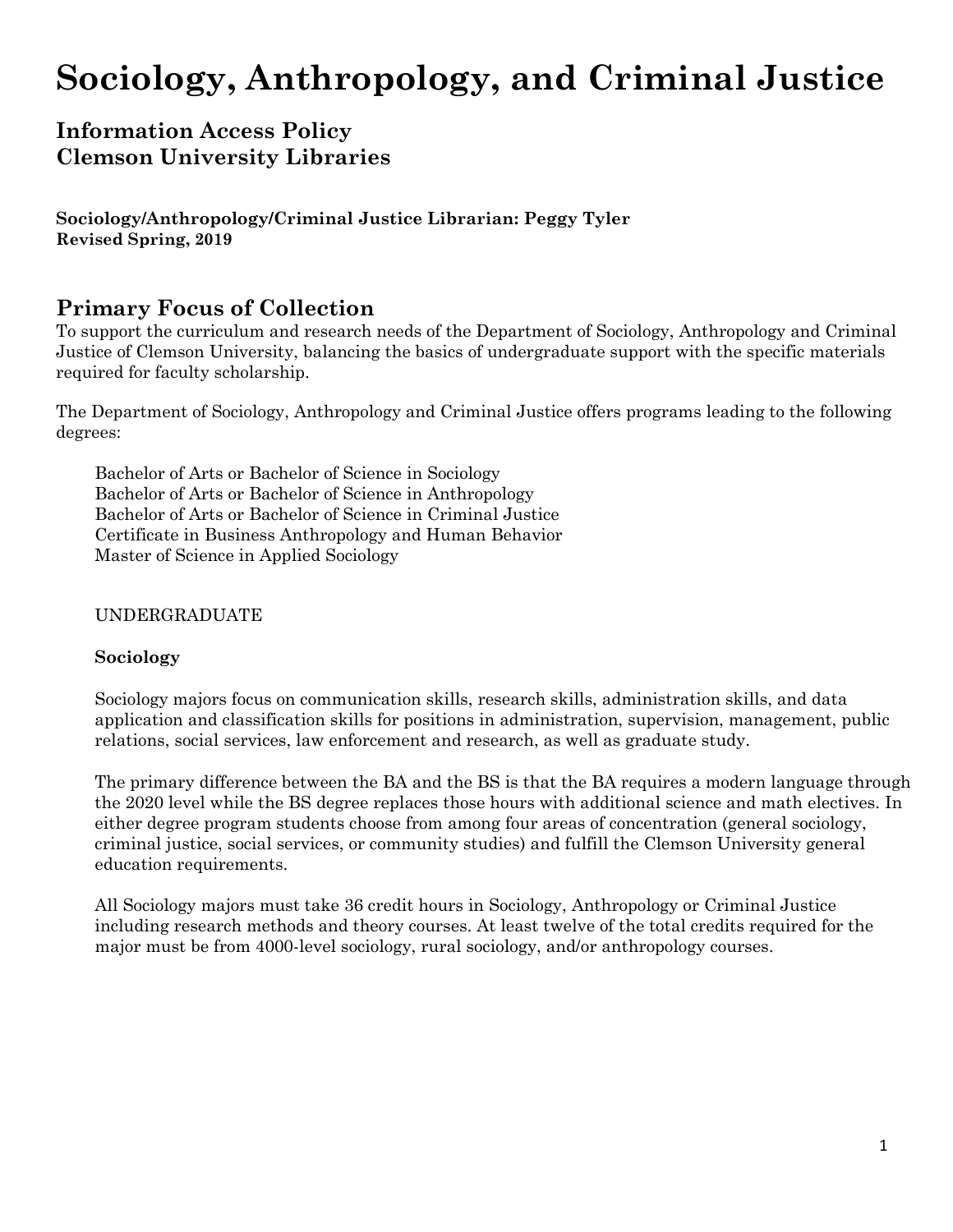#### **Anthropology**

#### (From the 2018-2019 Undergraduate Catalog)

BA: The Anthropology BA major prepares students for a variety of professional careers related to human resources, international business, public relations, museum and park service interpretation, health services, and other people-oriented positions in the public and private sector. In addition, the degree provides excellent preparation for graduate training in anthropology, law, health care, and business. In addition, students take a modern language and nine additional hours of social science or humanities courses related to Anthropology (from a department-approved list). These additional courses provide students with a greater depth and broader diversity of interdisciplinary knowledge useful for the direct application of an anthropological perspective to potential career paths.

BS: The Anthropology BS major prepares students for a variety of professional careers related to museum and park service interpretation, forensic science, health services, and other scientificallyoriented positions in the public and private sector. In addition, the Bachelor's degree provides excellent preparation for graduate training in anthropology, medicine, and human factors engineering. In addition, students take 15 hours of math and/or science courses (from a department-approved list). These additional courses provide students with a greater depth and broader diversity of interdisciplinary knowledge useful for the direct application of an anthropological perspective to potential career paths.

#### **Criminal Justice**

#### (From the 2018-2019 Undergraduate Catalog)

BA: The Bachelor of Arts degree in Criminal Justice is an interdisciplinary degree that prepares students for a variety of professional careers related to law enforcement, social services and criminal investigation. In addition, the degree provides excellent preparation for graduate education in criminology and public policy. The major offers two concentrations: the General Concentration and Leadership Concentration. The General Concentration allows students to pursue a science oriented education while still selecting from a wide variety of course options. The Leadership Concentration prepares students specifically for leadership or management roles in their field. The Criminal Justice degree requires a total of 121 credits, including 35 credits in classroom work on the topics of criminal and social justice as outlined in the curriculum. In addition, students take a modern language and nine additional credits of relevant social science or humanities courses.

BS: The Bachelor of Science degree in Criminal Justice prepares students for a variety of professional careers related to law enforcement, criminal justice and public policy. The major offers two concentrations: the General Concentration and Leadership Concentration. The General Concentration allows students to pursue a science oriented education while still selecting from a wide variety of course options. The Leadership Concentration prepares students specifically for leadership or management roles in their field. The Criminal Justice degree requires a total of 121 credits, including 36 in relevant courses. In addition, students take 18 hours of math and/or science courses selected from a department-approved list. These additional courses provide students greater scientific literacy on topics relevant to the technical elements of criminal investigations, and prepare students for graduate coursework.

For more detailed information, see the Sociology Department Undergraduate webpages: <https://www.clemson.edu/cbshs/departments/sociology/undergraduate/index.html>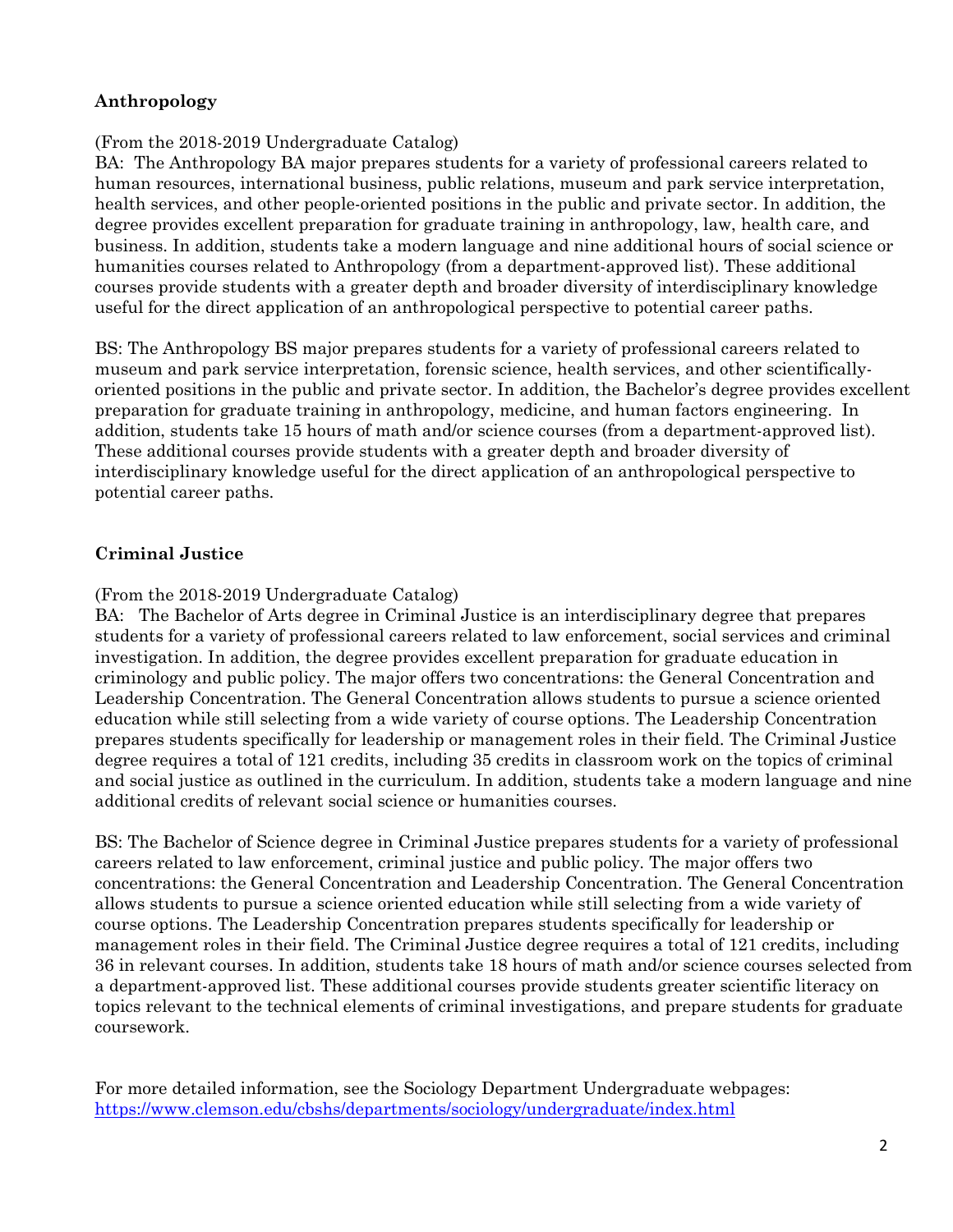#### CERTIFICATE IN BUSINESS ANTHROPOLOGY AND HUMAN BEHAVIOR

This certificate consists of three courses in cross-cultural anthropology applied to business and qualitative research methods

For more detailed information, see the certificate program webpages: [https://www.clemson.edu/cbshs/departments/sociology/undergraduate/business](https://www.clemson.edu/cbshs/departments/sociology/undergraduate/business-anthropology/index.html)[anthropology/index.html](https://www.clemson.edu/cbshs/departments/sociology/undergraduate/business-anthropology/index.html)

#### GRADUATE

The graduate program emphasizes theory and practice in applied sociology and policy analysis. *This is NOT an MSW program (Master of Social Work).* Core areas of study include:

marketing research educational research organizational consulting criminal justice environmental sociology survey design demography health policy policy analysis

For more detailed information, see the Sociology Department Graduate webpages: [https://www.clemson.edu/graduate/academics/program-details.html?m\\_id=applied-sociology](https://www.clemson.edu/graduate/academics/program-details.html?m_id=applied-sociology)

#### **FACULTY**

| Among the research topics of current faculty are: |                                        |
|---------------------------------------------------|----------------------------------------|
| cybercrime                                        | social change                          |
| organized crime                                   | internet research                      |
| southern folklife                                 | work and family                        |
| gender and religion                               | medical sociology                      |
| religiosity                                       | bioarcheology                          |
| international migration                           | deviance                               |
| human trafficking                                 | disaster preparedness                  |
| marital happiness                                 | agriculture and food archeology of the |
| social gerontology                                | Americas                               |
| environmental behavior                            | forensic anthropology                  |
|                                                   |                                        |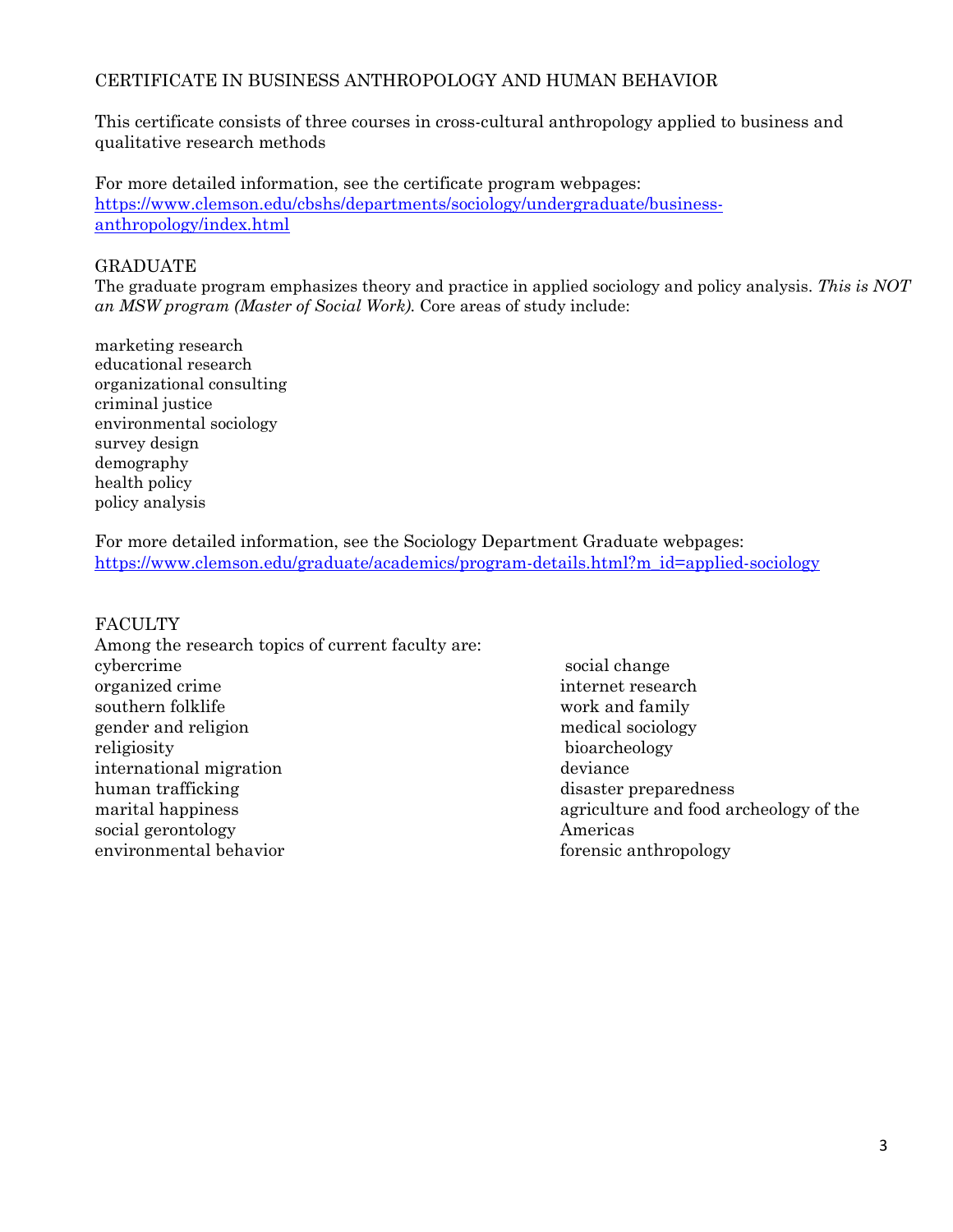# **Primary & Secondary Users**

#### **Primary Users**

As of Fall, 2018, there were: Sociology/Anthropology/Criminal Justice Faculty: 22 Undergraduate majors: Anthropology: 30 Sociology: 125 Criminal justice: 149 Applied Sociology Master's program students: 13

#### **Secondary Users**

Undergraduate students minoring in Sociology, Anthropology, or in Race, Ethnicity and Migration Undergraduates taking Sociology/Anthropology/Criminal Justice courses for social science requirements or electives

Undergraduate and graduate students in other classes using research from the discipline

Faculty Researchers in other departments

Interlibrary loan borrowing from other campuses

Community patrons (including students from surrounding schools)

### **Scope of In-House Collection**

The Sociology/Anthropology/Criminal Justice collection is housed in Cooper Library, although some stray titles related to the discipline may end up in Special Collections, Architecture, or the Educational Media Center, if selected by those liaisons. There is also non-circulating material housed in remote storage. Materials for the circulating collection will be evaluated and selected by the Sociology/Anthropology/ Criminal Justice liaison (or by other liaisons whose interests overlap with the discipline). The Head of Reference and the Sociology/Anthropology/Criminal Justice liaison will jointly and separately select materials for the Reference collection, if any such material is ever deemed necessary, keeping in mind that the Reference collection is meant to be kept as small as possible.

#### **Format Guidelines**

#### Digital Sources

E-books are preferred for edited books that are normally accessed by chapter. All journals will be purchased in electronic form if possible. The Information Access Committee will purchase journals – the burden of purchasing journals from monograph funds has become too much of a liability for an individual subject librarian to take on.

#### Print Sources

Print materials are purchased based on availability, preferences of users, and price. For some titles, both print and e-books may be purchased (or a print title may be purchased if digital access is only through a PASCAL provider).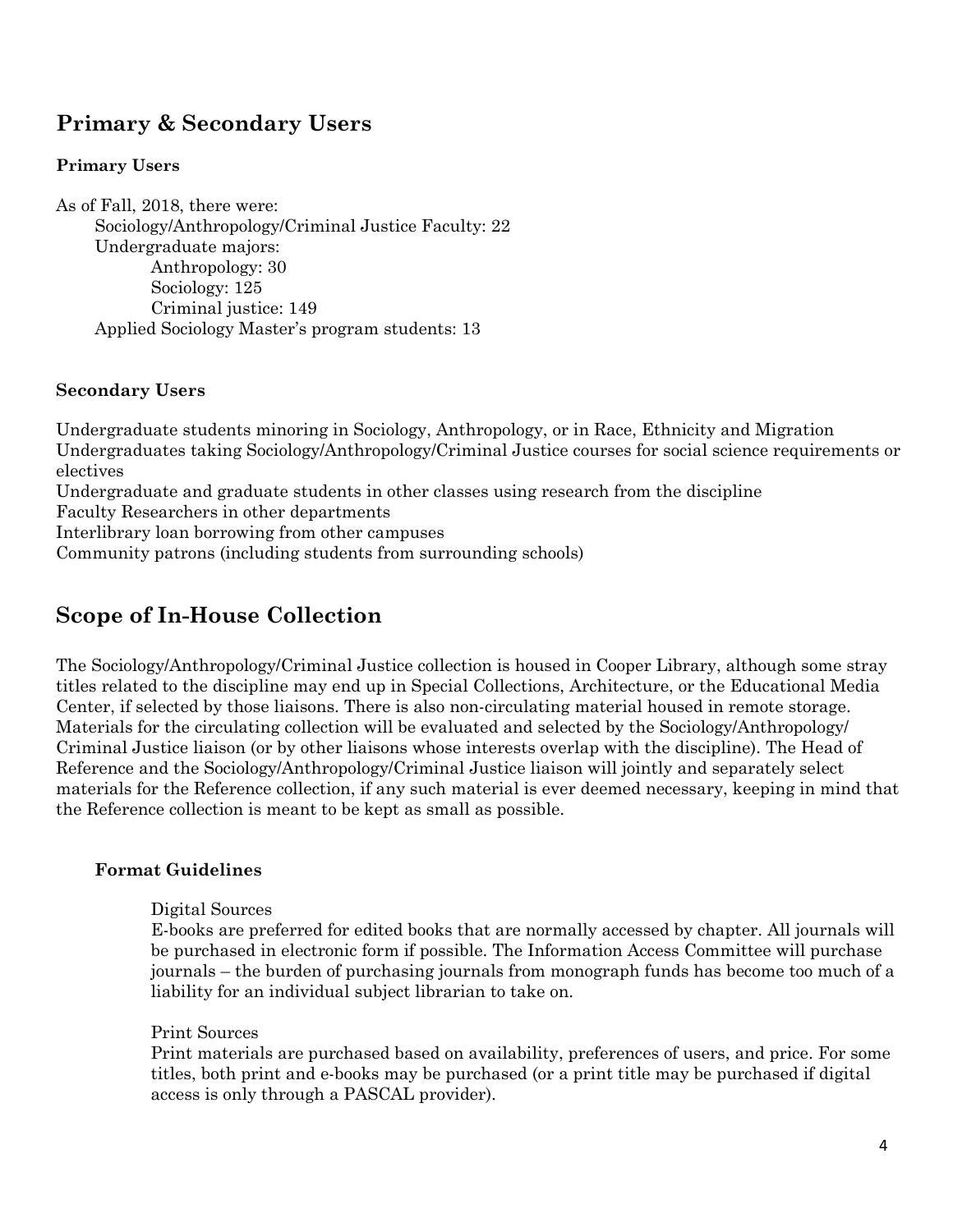#### **Language Guidelines**

Only English language materials will be purchased.

#### **Geographical Guidelines**

Primary emphasis of items selected will be social issues in the United States, especially in the South. Global topics focused on in the Clemson curriculum such as organized crime, environmental and health policy, human trafficking, and family life/marriage/divorce in other countries and cultures will be purchased from all geographic areas. The archeology and anthropology of the Americas will be of primary interest, especially the Southern United States and Peru, based on curriculum and fieldwork. However, since many topics in Sociology know no geographic bounds, books about social issues in other countries may also be selected.

#### **Chronological Guidelines**

Selection will focus on current, up-to-date information. However, because of required classwork in history and foundations of psychology, reprints of important older works may be selected.

#### **Publication Date Guidelines**

Generally, the selector will purchase books published within the last two years. Exceptions would include books requested by faculty members, books pertaining to a new research or instruction area, or replacements for missing items.

#### **Types of Materials Included in the Collection**

Along with edited books and monographs about specific subjects in Sociology, Anthropology, and Criminal Justice, these material types will be selected:

Biographies: Individual and collective biographies of figures important to the discipline will be purchased.

Career guidance materials: Career guides for majors and guides to graduate study will be purchased and updated on a regular basis.

Citation Guides and Manuals: A copy of the most current edition of the ASA (American Sociological Association) Style Manual will be purchased for Reference and circulation. Manuals will also be purchased for new versions of statistical software used by graduate students and faculty.

Databases: The Information Access Committee purchases databases, but the subject librarian provides suggestions for selection and de-selection. Databases most relevant to the Sociology/Anthropology/Criminal Justice disciplines are:

SIFT (Sociological Index with Full Text) Criminal Justice Abstracts with Full Text Anthropology Plus Anthrosource ICPSR Medline Family Studies Abstracts JSTOR Annual Reviews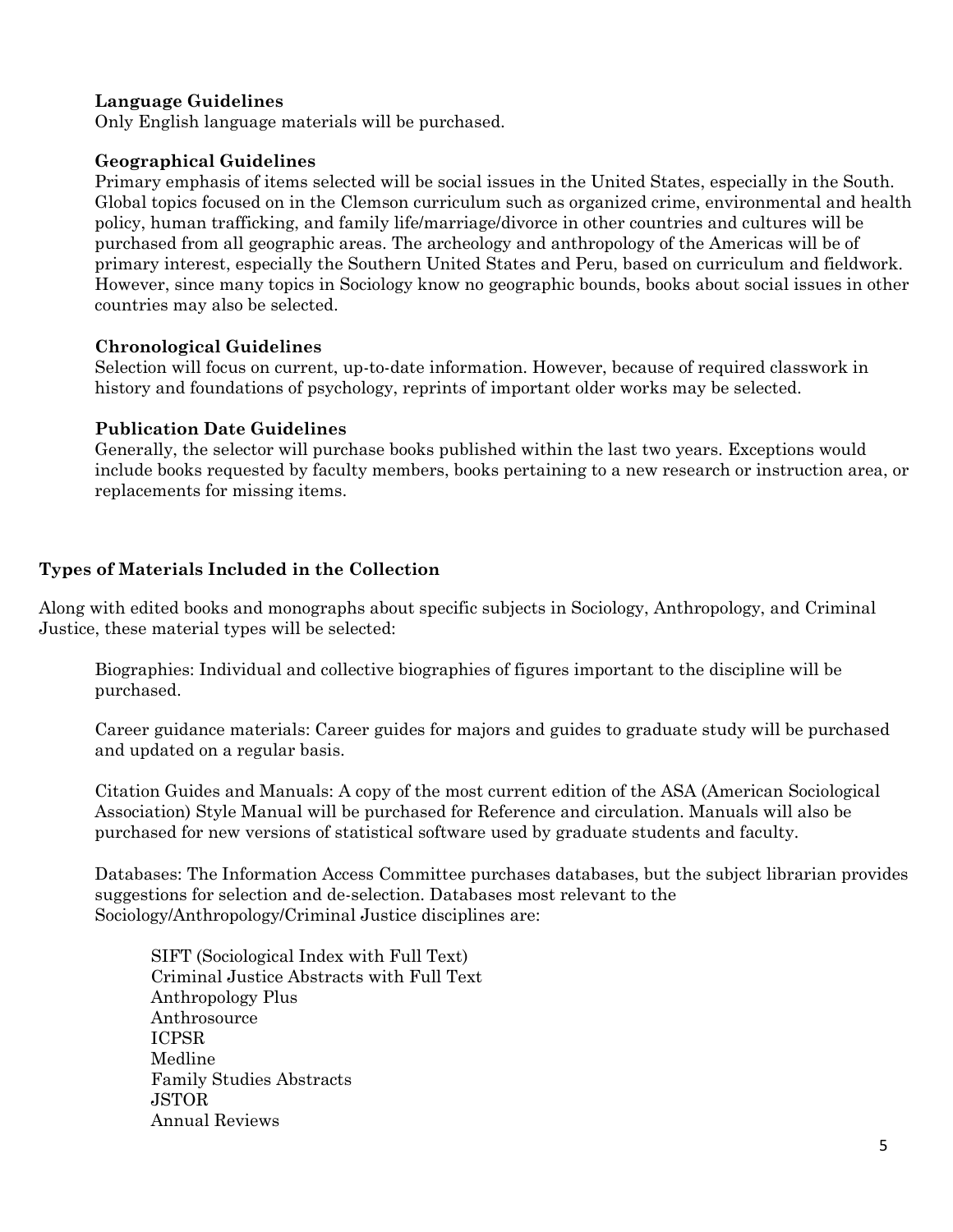DVDs: Will purchase upon request or if seen as especially supportive of curriculum. These are quite heavily used in this discipline.

Encyclopedias: New editions and new titles in electronic formats will be purchased with both Reference and circulating funds. It is very unlikely that a print encyclopedia of any size would be purchased for the collection.

Journals: Every effort will be made to preserve the current journal collection and to add new titles as funds allow. Evaluation tools such as usage studies and faculty surveys will be used to identify journals to be discontinued.

Streaming Video: Will purchase upon request or if seen as especially supportive of curriculum. These are quite heavily used in this discipline

Theses and Dissertations: The Library maintains a local database of all theses and dissertations written at Clemson University. The Library also holds a subscription to ProQuest's *Dissertations and Theses Full Text*. In rare cases, if there is a dissertation or thesis that is not available electronically that is extremely relevant to Clemson work, it will be purchased and added to the collection.

#### **Types of Materials Excluded**

Almanacs, Directories, and Yearbooks: No effort is made to collect this material that goes out of date quickly and whose information is readily available on the web.

Bibliographies: Printed bibliographies are dinosaurs in the database age.

Dictionaries: Subject dictionaries are unnecessary considering free web resources.

Workbooks: Books targeted for MSW practitioners or books composed of worksheets or checklists will not be purchased.

Textbooks: Textbooks used in classes taught at Clemson University will not be purchased. Other textbooks may occasionally be purchased if they support the curriculum and would be useful.

# **Collection Analysis by Subject**

**Responsible for GN (Anthropology), H-HA (General Social Sciences), HM-HX (Sociology) and call numbers – as defined by Library of Congress (LC) Breakdown of call numbers is given below, with LC subfield description and collection level at Clemson** 

| (Collection levels defined at http://www.loc.gov/acq/devpol/cpc.html) |                                                                    |                         |
|-----------------------------------------------------------------------|--------------------------------------------------------------------|-------------------------|
| LC call number                                                        | Psychology subfield range definition                               | <b>Collection level</b> |
| range                                                                 |                                                                    |                         |
| GN1-890                                                               | Anthropology                                                       | Instructional support   |
| GN49-298                                                              | Physical anthropology. Somatology                                  | Instructional support   |
| GN51-59                                                               | Anthropometry                                                      | Instructional support   |
| GN62.8-265                                                            | Human variation Including growth, physical form, skeleton, nervous | Instructional support   |
|                                                                       | system, skin, etc.                                                 |                         |
| GN269-279                                                             | Race (General)                                                     | Instructional support   |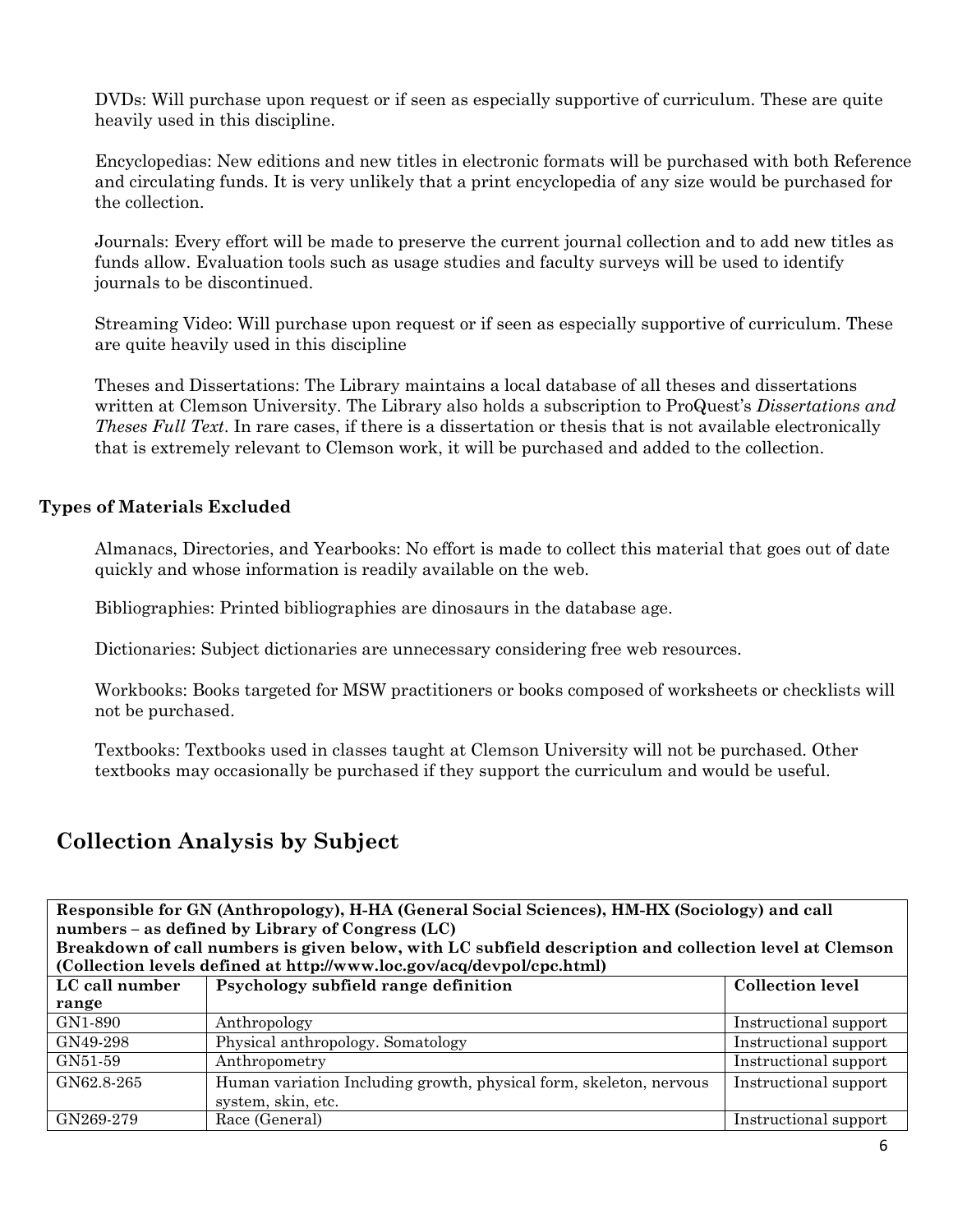| GN280.7      | Man as an animal. Simian traits versus human traits                      | Instructional support |
|--------------|--------------------------------------------------------------------------|-----------------------|
| GN281-289    | Human evolution                                                          | Instructional support |
| GN282-286.7  | Fossil man. Human paleontology                                           | Instructional support |
| GN296-296.5  | Medical anthropology                                                     | Instructional support |
| GN301-674    | Ethnology. Social and cultural anthropology                              | Instructional support |
| GN357-367    | Culture and cultural processes Including social change, structuralism,   | Instructional support |
|              | diffusion, etc.                                                          |                       |
| GN378-396    | Collected ethnographies                                                  | Instructional support |
| GN397-397.7  | Applied anthropology                                                     | Instructional support |
| GN406-517    | Cultural traits, customs, and institutions                               | Instructional support |
| GN406-442    | Technology. Material culture Including food, shelter, fire, tools, etc.  | Instructional support |
| GN448-450.8  | Economic organization. Economic anthropology                             | Instructional support |
| GN451-477.7  | Intellectual life Including communication, recreation, philosophy,       | Instructional support |
|              | religion, knowledge, etc.                                                |                       |
| GN478-491.7  | Social organization                                                      | Instructional support |
| GN492-495.2  | Political organization. Political anthropology                           | Instructional support |
| GN495.4-498  | Societal groups, ethnocentrism, diplomacy, warfare, etc.                 | Instructional support |
| GN502-517    | Psychological anthropology                                               | Instructional support |
| GN537-674    | Ethnic groups and races                                                  | Instructional support |
| GN550-674    | By region or country                                                     | Instructional support |
| GN700-890    | Prehistoric archaeology                                                  | Instructional support |
| H1-99        | Social sciences (General)                                                | Instructional support |
| HA154-473    | Statistical data and demographics                                        | Instructional support |
| HA154-155    | Universal statistics                                                     | Instructional support |
| HM435-477    | History of sociology. History of sociological theory                     | Instructional support |
| HM461-473    | Schools of sociology. Schools of social thought                          | Instructional support |
| HM481-554    | Theory. Method. Relations to other subjects                              | Instructional support |
| HM621-656    | Culture                                                                  | Instructional support |
| HM661-696    | Social control                                                           | Instructional support |
| <b>HM701</b> | Social systems                                                           | Instructional support |
| <b>HM706</b> | Social structure                                                         | Instructional support |
| HM711-806    | Groups and organizations                                                 | Instructional support |
| HM756-781    | Community                                                                | Instructional support |
| HM786-806    | Organizational sociology. Organization theory                            | Instructional support |
| HM811-821    | Deviant behavior. Social deviance                                        | Instructional support |
| <b>HM826</b> | Social institutions                                                      | Instructional support |
| HM831-901    | Social change                                                            | Instructional support |
| HM1001-1281  | Social psychology                                                        | Instructional support |
| HM1041-1101  | Social perception. Social cognition Including perception of the self and | Instructional support |
|              | others, prejudices, stereotype                                           |                       |
| HM1106-1171  | Interpersonal relations. Social behavior                                 | Instructional support |
| HM1176-1281  | Social influence. Social pressure                                        | Instructional support |
| HN1-995      | Social history and conditions. Social problems. Social reform            | Instructional support |
| HN30-39      | The church and social problems                                           | Instructional support |
| HN41-46      | Community centers. Social centers                                        | Instructional support |
| HN50-995     | By region or country                                                     | Instructional support |
| HQ1-2044     | The Family. Marriage. Women                                              | Instructional support |
| HQ12-449     | Sexual life                                                              | Instructional support |
| HQ19-30.7    | Sexual behavior and attitudes. Sexuality                                 | Instructional support |
| HQ31-64      | Sex instruction and sexual ethics                                        | Instructional support |
| HQ71-72      | Sexual deviations                                                        | Instructional support |
| HQ74-74.2    | Bisexuality                                                              | Instructional support |
| HQ75-76.8    | Homosexuality. Lesbianism                                                | Instructional support |
| HQ77-77.2    | Transvestism                                                             | Instructional support |
|              |                                                                          |                       |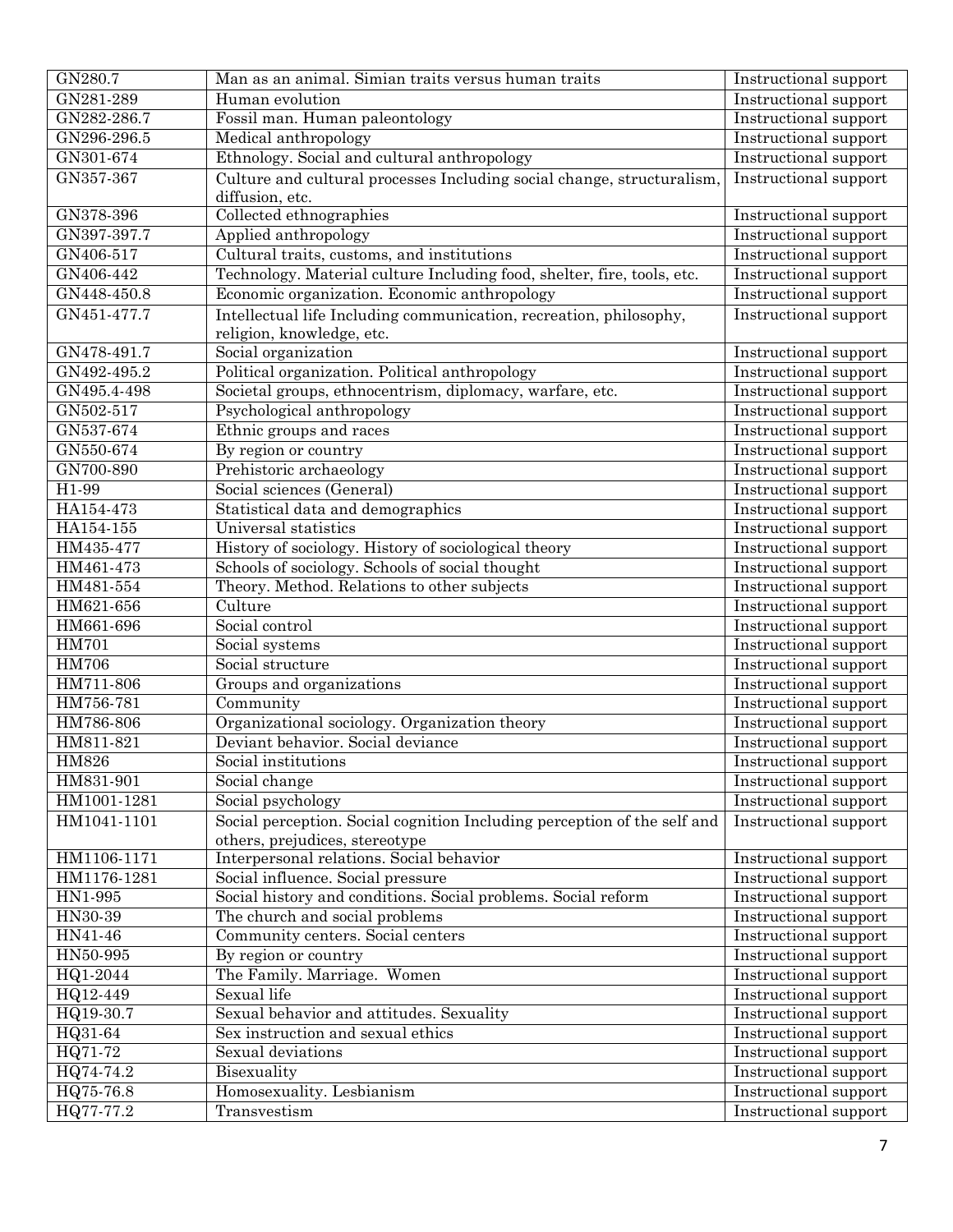| HQ77.7-77.95    | Transexualism                                                             | Instructional support        |
|-----------------|---------------------------------------------------------------------------|------------------------------|
| <b>HQ79</b>     | Sadism. Masochism. Fetishism, etc.                                        | Minimal                      |
| HQ101-440.7     | Prostitution                                                              | <b>Instructional</b> support |
| <b>HQ447</b>    | Masturbation                                                              | Minimal                      |
| <b>HQ449</b>    | Emasculation. Eunuchs, etc.                                               | Minimal                      |
| HQ450-472       | Erotica                                                                   | Minimal                      |
| HQ503-1064      | The family. Marriage. Home                                                | Instructional support        |
| HQ750-755.5     | Eugenics                                                                  | Instructional support        |
| HQ755.7-759.92  | Parents. Parenthood Including parent and child, husbands, fathers,        | Instructional support        |
|                 | wives, mothers                                                            |                              |
| HQ760-767.7     | Family size                                                               | Instructional support        |
| HQ767.8-792.2   | Children. Child development                                               | Instructional support        |
| HQ793-799.2     | Youth. Adolescents. Teenagers                                             | Instructional support        |
| HQ799.5-799.9   | Young men and women                                                       | Instructional support        |
| HQ799.95-799.97 | Adulthood                                                                 | Instructional support        |
| HQ800-800.4     | Single people                                                             | Instructional support        |
| HQ801-801.83    | Man-woman relationships. Courtship. Dating                                | Instructional support        |
| <b>HQ802</b>    | Matrimonial bureaus. Marriage brokerage                                   | Instructional support        |
| HQ802.5         | Matrimonial advertisements                                                | Instructional support        |
| <b>HQ803</b>    | Temporary marriage. Trial marriage. Companionate marriage                 | Instructional support        |
| HQ804           | Breach of promise                                                         | Minimal                      |
| <b>HQ805</b>    | Desertion                                                                 | Minimal                      |
| <b>HQ806</b>    | Adultery                                                                  | Instructional support        |
| HQ811-960.7     | Divorce                                                                   | Instructional support        |
| HQ961-967       | Free love                                                                 | Instructional support        |
| HQ981-996       | Polygamy                                                                  | Instructional support        |
| HQ997           | Polyandry                                                                 | Instructional support        |
| HQ998-999       | Illegitimacy. Unmarried mothers                                           | Instructional support        |
| HQ1001-1006     | The state and marriage                                                    | Instructional support        |
| HQ1051-1057     | The church and marriage                                                   | Instructional support        |
| HQ1058-1058.5   | Widows and widowers. Widowhood                                            | Instructional support        |
| HQ1060-1064     | Aged. Gerontology (Social aspects). Retirement                            | Instructional support        |
| HQ1073-1073.5   | Thanatology. Death. Dying                                                 | Instructional support        |
| HQ1075-1075.5   | Sex role                                                                  | Instructional support        |
| HQ1088-1090.7   | Men                                                                       | Instructional support        |
| HQ1101-2030.7   | Women. Feminism                                                           | Instructional support        |
| HQ1871-2030.7   | Women's clubs                                                             | Instructional support        |
| HQ2035-2039     | Life skills. Coping skills. Everyday living skills                        | Instructional support        |
| HQ2042-2044     | Life style                                                                | Instructional support        |
| HS1-3371        | Sociéties: secret, benevolent, etc.                                       | Minimal                      |
| HS101-330.7     | Secret societies                                                          | Minimal                      |
| HS351-929       | Freemasons                                                                | Minimal                      |
| HS951-1179      | <b>Odd Fellows</b>                                                        | Minimal                      |
| HS1201-1350     | Knights of Pythias                                                        | Minimal                      |
| HS1355          | Other societies                                                           | Minimal                      |
| HS1501-2460.7   | Other societies. By classes                                               | Minimal                      |
| HS1501-1510     | Benevolent and "friendly" societies and mutual assessment                 | Minimal                      |
|                 | fraternities                                                              |                              |
| HS1525-1560     | Religious societies                                                       | Minimal                      |
| HS1601-2265     | Race societies                                                            | Instructional support        |
| HS2275          | Occupation societies                                                      | Minimal                      |
| HS2301-2460.7   | Political and "patriotic" societies                                       | Minimal                      |
| HS2501-3371     | Clubs. Clubs and societies for special classes Including boys' societies, | Instructional support        |
|                 | Boy scouts, girls' societies                                              |                              |
| HT51-1595       | Communities. Classes. Races                                               | Instructional support        |
| HT51-65         | Human settlements. Communities                                            | Instructional support        |
|                 |                                                                           |                              |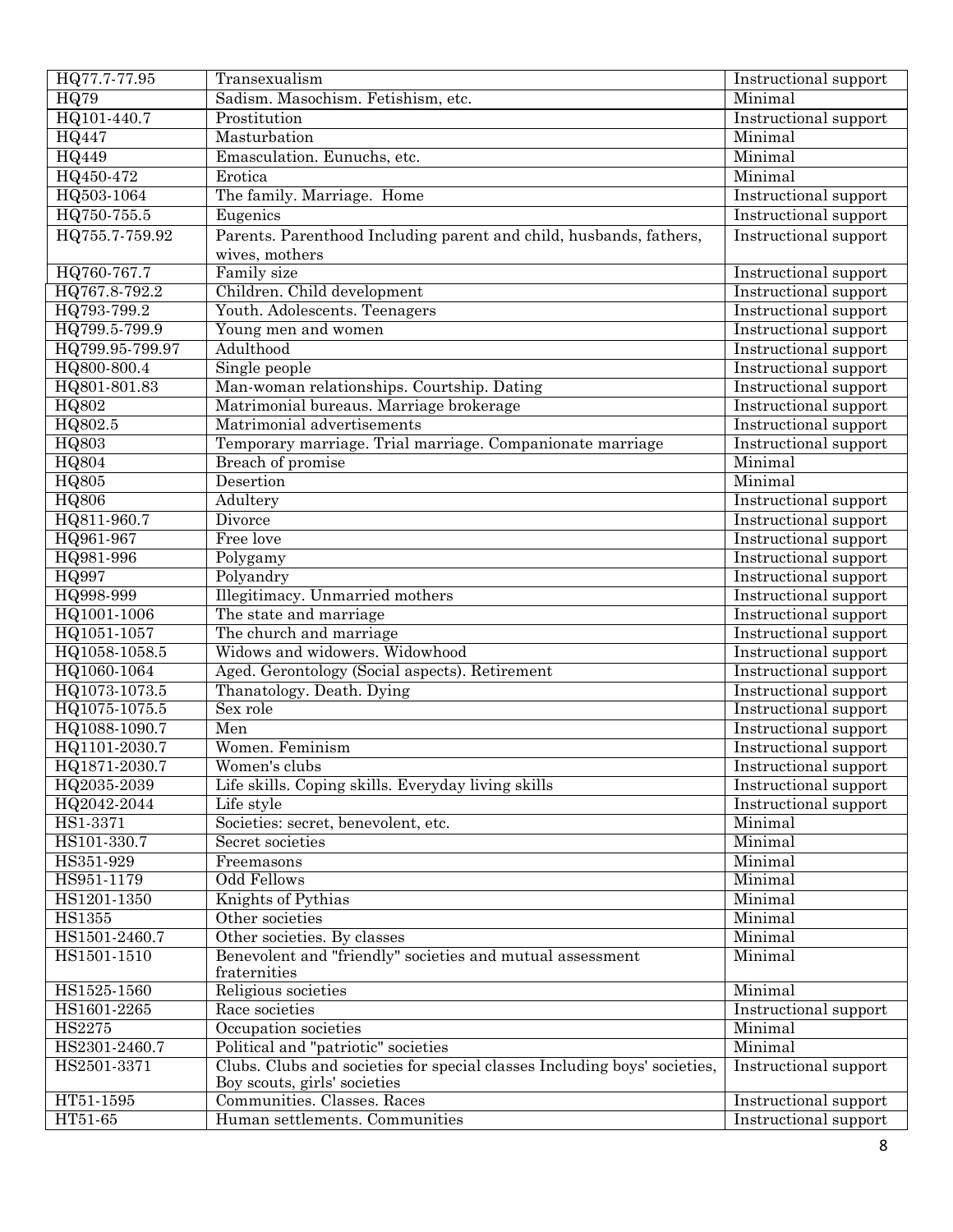| HT101-395     | Urban groups. The city. Urban sociology                              | Instructional support            |
|---------------|----------------------------------------------------------------------|----------------------------------|
| HT161-165     | Garden cities. "The city beautiful"                                  | Out of Scope (Material           |
|               |                                                                      | selected by City and             |
|               |                                                                      | Regional Planning                |
|               |                                                                      | Librarian)                       |
| HT165.5-169.9 | City planning                                                        | Out of Scope (Material           |
|               |                                                                      | selected by City and             |
|               |                                                                      | Regional                         |
|               |                                                                      | Planning Librarian)              |
| HT170-178     | Urban renewal. Urban redevelopment                                   | Out of Scope (Material           |
|               |                                                                      | selected by City and<br>Regional |
|               |                                                                      | Planning Librarian)              |
| HT201-221     | City population Including children in cities, immigration            | Instructional support            |
| HT231         | Effect of city life                                                  | Instructional support            |
| HT251-265     | Mental and moral life                                                | Instructional support            |
| HT281         | Recreation. Amusements                                               | Instructional support            |
| HT321-325     | The city as an economic factor. City promotion                       | Out of Scope (Material           |
|               |                                                                      | selected by City and             |
|               |                                                                      | Regional                         |
|               |                                                                      | Planning Librarian)              |
| HT330-334     | Metropolitan areas                                                   | Minimal                          |
| HT351-352     | Suburban cities and towns                                            | Minimal                          |
| HT361-384     | Urbanization. City and country                                       | Minimal                          |
| <b>HT388</b>  | Regional economics. Space in economics                               | Out of Scope (Material           |
|               |                                                                      | selected by City and             |
|               |                                                                      | Regional                         |
|               |                                                                      | Planning Librarian)              |
| HT390-395     | Regional planning                                                    | Out of Scope (Material           |
|               |                                                                      | selected by City and             |
|               |                                                                      | Regional                         |
|               |                                                                      | Planning Librarian)              |
| HT401-485     | Rural groups. Rural sociology                                        | Instructional support            |
| HT601-1445    | Classes                                                              | Instructional support            |
| HT621-635     | Origin of social classes                                             | Instructional support            |
| HT641-657     | Classes arising from birth Including royalty, nobility, commons      | Instructional support            |
| HT675-690     | Classes arising from occupation                                      | Instructional support            |
| HT713-725     | Caste system                                                         | Minimal                          |
| HT731         | Freedmen                                                             | Instructional support            |
| HT751-815     | Serfdom                                                              | Minimal                          |
| HT851-1445    | Slavery                                                              | Instructional support            |
| HT1501-1595   | Races Including race as a social group and race relations in general | Instructional support            |
| HV1-9960      | Social pathology. Social and public welfare.                         | Instructional support            |
| HV40-69       | Social service. Social work. Charityorganization and practice        | Instructional support            |
| HV85-525      | By region or country                                                 | Instructional support            |
| <b>HV530</b>  | The church and charity                                               | Instructional support            |
| <b>HV541</b>  | Women and charity                                                    | Instructional support            |
| <b>HV544</b>  | Charity fairs, bazaars, etc.                                         | Minimal                          |
| HV544.5       | International social work                                            |                                  |
| <b>HV547</b>  | Self-help groups                                                     | Instructional support            |
|               |                                                                      | Minimal                          |
| HV551.2-639   | Emergency management                                                 | Instructional support            |
| HV553-639     | Relief in case of disasters                                          | Instructional support            |
| HV560-583     | Red Cross. Red Crescent                                              | Instructional support            |
| HV599-639     | Special types of disasters                                           | Instructional support            |
| HV640-645     | Refugee problems                                                     | Instructional support            |
| HV650-670     | Life saving                                                          | Minimal                          |
| HV675-677     | Accidents. Prevention of accidents                                   | Instructional support            |
|               |                                                                      |                                  |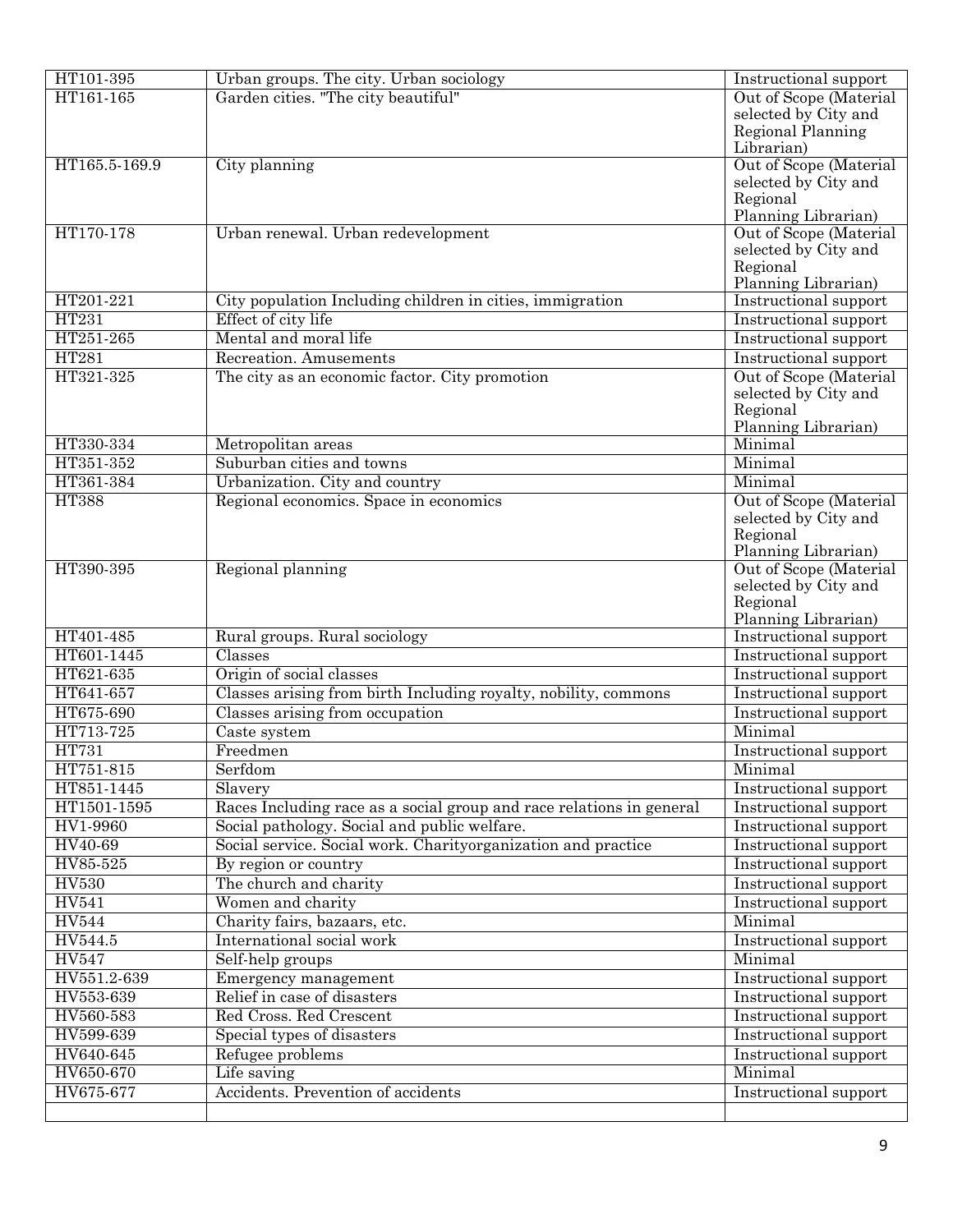| HV680-696        | Free professional services Including medical charities                   | Minimal                |
|------------------|--------------------------------------------------------------------------|------------------------|
| HV697-4959       | Protection, assistance and relief                                        | Instructional support  |
| HV697-3024       | Special classes                                                          | Instructional support  |
| HV697-700.7      | Families. Mothers. Widow's pensions                                      | Instructional support  |
| HV701-1420.5     | Children                                                                 | Instructional support  |
| HV835-847        | Foundlings                                                               | Instructional support  |
| HV873-887        | Destitute, neglected, and abandoned                                      | Instructional support  |
| HV888-907        | Children with disabilities                                               | Instructional support  |
| HV931-941        | Fresh-air funds                                                          | Instructional support  |
| HV959-1420.5     | Orphanages. Orphans                                                      | Instructional support  |
| HV1421-1441      | Young adults. Youth. Teenagers                                           | Instructional support  |
| HV1442-1448      | Women                                                                    | Instructional support  |
| HV1449           | Gay men. Lesbians                                                        | Instructional support  |
| HV1450-1494      | $A$ ged                                                                  | Instructional support  |
| HV1551-3024      | People with disabilities Including blind, deaf, people with physical and | Instructional support  |
|                  | mental disabilities                                                      |                        |
| HV3025-3174      | Special classes. By occupation                                           | Instructional support  |
| HV3025-3163      | Mariners                                                                 | Minimal                |
| HV3165-3173      | Shop women, clerks, etc.                                                 | Minimal                |
| HV3174           | Other. By occupation                                                     | Minimal                |
| HV3176-3199      | Special classes. By race or ethnic group                                 | Instructional support  |
| HV4005-4013      | Immigrants                                                               | Instructional support  |
| HV4023-4470.7    | Poor in cities. Slums                                                    | Instructional support  |
| HV4480-4630      | Mendicancy. Vagabondism. Tramps                                          | Minimal                |
| HV4701-4890.9    | Protection of animals. Animal rights. Animal welfare                     | Instructional support  |
| HV4905-4959      | Animal experimentation. Anti-vivisection                                 | Instructional support  |
| HV4961-4995      | Degeneration                                                             | Instructional support  |
| HV5001-5720.5    | Alcoholism. Intemperance. Temperance reform                              | Instructional support  |
| HV5725-5770      | Tobacco habit                                                            | Instructional support  |
| HV5800-5840      | Drug habits. Drug abuse                                                  | Instructional support  |
| HV6001-7220.5    | Criminology                                                              | Instructional support  |
| HV6035-6197      | Criminal anthropology Including criminal types, criminal psychology,     | Instructional support  |
|                  | prison psychology, causes of crime                                       |                        |
| HV6201-6249      | Criminal classes                                                         | Instructional support  |
| HV6250-6250.4    | Victims of crimes. Victimology                                           | Instructional support  |
| HV6251-6773.55   | Crimes and offenses                                                      | Instructional support  |
| HV6774-7220.5    | Crimes and criminal classes                                              | Instructional support  |
| HV7231-9960      | Criminal justice administration                                          | Instructional support  |
| HV7428           | Social work with delinquents and criminals                               | Instructional support  |
| HV7431           | Prevention of crime, methods, etc.                                       | Instructional support  |
| HV7435-7439      | Gun control                                                              | Instructional support  |
| HV7551-8280.7    | Police. Detectives. Constabulary                                         | Instructional support  |
| HV7935-8025      | Administration and organization                                          | Instructional support  |
| HV8031-8080      | Police duty. Methods of protection                                       | Instructional support  |
| HV8035-8069      | Special classes of crimes, offenses and criminals                        | Instructional support  |
| HV8073-8079.35   | Investigation of crimes. Examination                                     | Instructional support  |
| HV8079.2-8079.35 | Police social work                                                       | Instructional support  |
| HV8079.5-8079.55 | Traffic control. Traffic accident                                        | Out of Scope           |
|                  |                                                                          | (Material selected for |
|                  |                                                                          | Psychology and Civil   |
|                  |                                                                          | Engineering)           |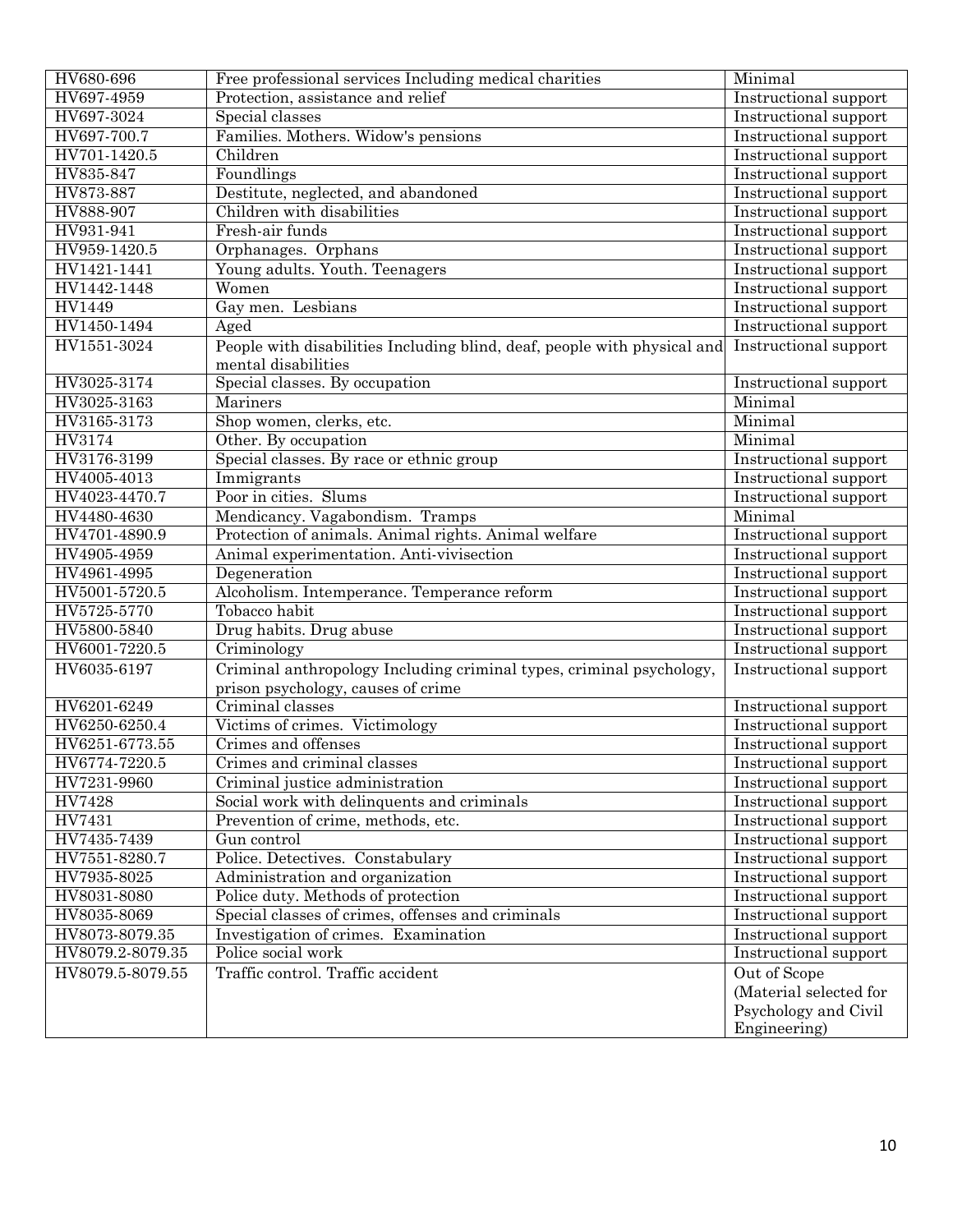| HV8081-8099   | Private detectives. Detective bureaus                             | Instructional support        |
|---------------|-------------------------------------------------------------------|------------------------------|
| HV8130-8280.7 | By region or country                                              | Instructional support        |
| HV8290-8291   | Private security services                                         | Minimal                      |
| HV8301-9920.7 | Penology. Prisons. Corrections                                    | <b>Instructional support</b> |
| HV9051-9230.7 | The juvenile offender. Juvenile delinquency. Reform schools, etc. | Instructional support        |
| HV9261-9430.7 | Reformation and reclamation of adult prisoners                    | Instructional support        |
| HV9441-9920.7 | $\overline{By}$ region or country                                 | Instructional support        |
| HX1-970.7     | Socialism. Communism. Anarchism                                   | Instructional support        |
| HX519-550     | Communism/socialism in relation to special topics                 | Instructional support        |
| HX626-696     | Communism: Utopian socialism, collective settlements              | Minimal                      |
| HX806-811     | Utopias. The ideal state                                          | Minimal                      |
| HX821-970.9   | Anarchism                                                         | Minimal                      |

### **Access to Information Not Owned by Clemson**

#### **Interlibrary Loan/PASCAL**

The primary access point for books and journals not owned or accessible by the Libraries will be PASCAL and Interlibrary Loan. This service is free to Clemson University students, faculty, and staff. This service is not available to the general public.

#### **Commercial Document Suppliers**

Document delivery via commercial document suppliers (such as Ingenta) will be offered free of charge to Clemson University students, faculty, or staff if the needed information is not available from interlibrary loan sources. This service is not available to the general public.

# **Selection Tools**

#### **Faculty and Graduate Student Requests**

Faculty and graduate students request specific titles in person, by email, or via forwarded ILL requests

#### **Reference and Instruction**

Answering individual request for research assistance and learning about current research topics during instruction sessions provide feedback about collection gaps.

### **Weeding and De-selecting**

#### MONOGRAPHS

Weeding directories, almanacs, badly-dated reference material and books that have not circulated in ten years should be the focus of monograph weeding. Care should be taken to keep books of value for history/foundation coursework (i.e., primary sources and biographical/historical material on the history of the discipline). Books in poor physical condition that can be found in the Hathi Trust or other stable, Clemson-owned/accessed digital format can be discarded.

Some of this weeded material that is not widely held by other South Carolina libraries can be moved to remote storage to see if it will be requested by users, but most should be being permanently removed from the collection.